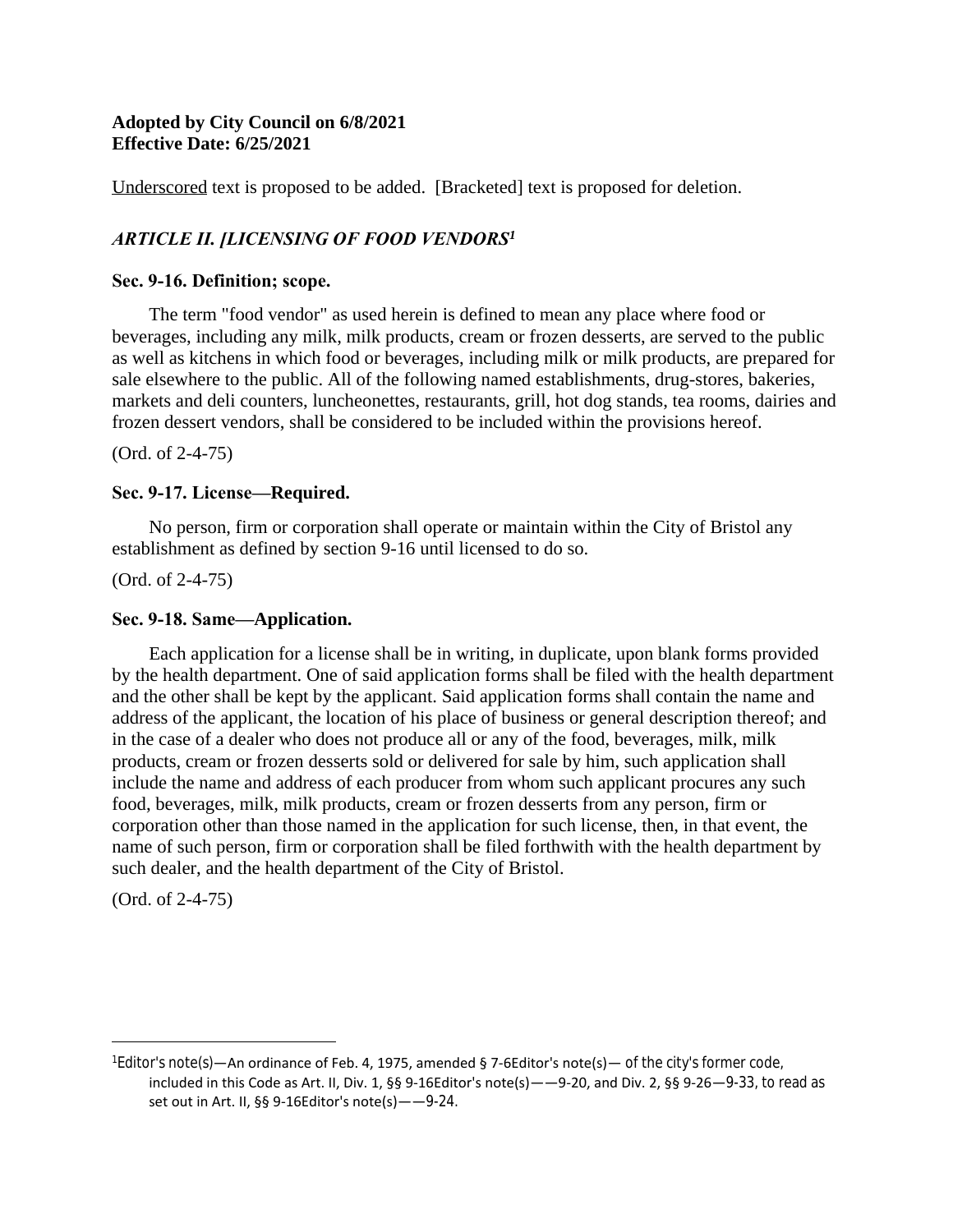#### **Sec. 9-19. Investigation of premises by health department.**

The director of health or an agent of the health department shall investigate and examine an applicant's place of business, specifically where food, beverages, milk, milk products, cream or frozen desserts are sold or offered for sale, including an inspection of any vehicle, container or appliance used in the handling, selling and delivering of food, beverages, milk, milk products, cream or frozen desserts by any applicant or licensee hereunder; and if he is satisfied that the applicant for a license delivers or sells, as the case may be, pure and wholesome food, beverages, pasteurized milk, milk products, cream or frozen desserts, he shall endorse his approval upon such duplicate application. In those cases where it is not feasible for the director of health or his agent to make a personal inspection and investigation, he may accept the report of any state agency recognized by the state in the matter.

(Ord. of 2-4-75)

#### **Sec. 9-20. License to be in effect.**

No person, firm or corporation shall offer, keep or expose for sale, sell or deliver for sale within the City of Bristol, any food, beverages, milk, milk products, cream or frozen desserts, when the license held by such person, firm or corporation, for such purpose is suspended or revoked.

(Ord. of 2-4-75)

#### **Sec. 9-21. License fee; display of license.**

Each license shall be numbered, and each applicant for such license shall, at the time such license is issued, pay to the health department fifteen dollars (\$15.00) for the use of the city, therefor, no license shall be issued for a term longer than one year. Said fee shall be returned in the event the license is not granted. Each license shall expire on the last day of June in each year. Each licensee shall display his license in a conspicuous location in the place in which he sells, or offers or exposes for sale any food, beverages, milk, milk products, cream or frozen desserts.

(Ord. of 2-4-75; Ord. of 10-3-78)

#### **Sec. 9-22. Premises to comply with public health code; inspections.**

The premises described in each application shall be inspected by the health department and if the same are maintained and equipped in accordance with the rules and regulations governing sanitation of places dispensing food or beverages prescribed in the public health code of the State of Connecticut, shall grant the license which shall be signed by the health officer. Such license must be framed and posted in a conspicuous location within easy reading distance of patrons within the licensed premises. The health department shall inspect all licensed premises from time to time and if found that any such licensed premises maintained and operated by any person, firm or corporation licensed hereunder is not being operated, maintained or equipped in accordance with the provisions of this article, shall revoke or suspend such license.

(Ord. of 2-4-75)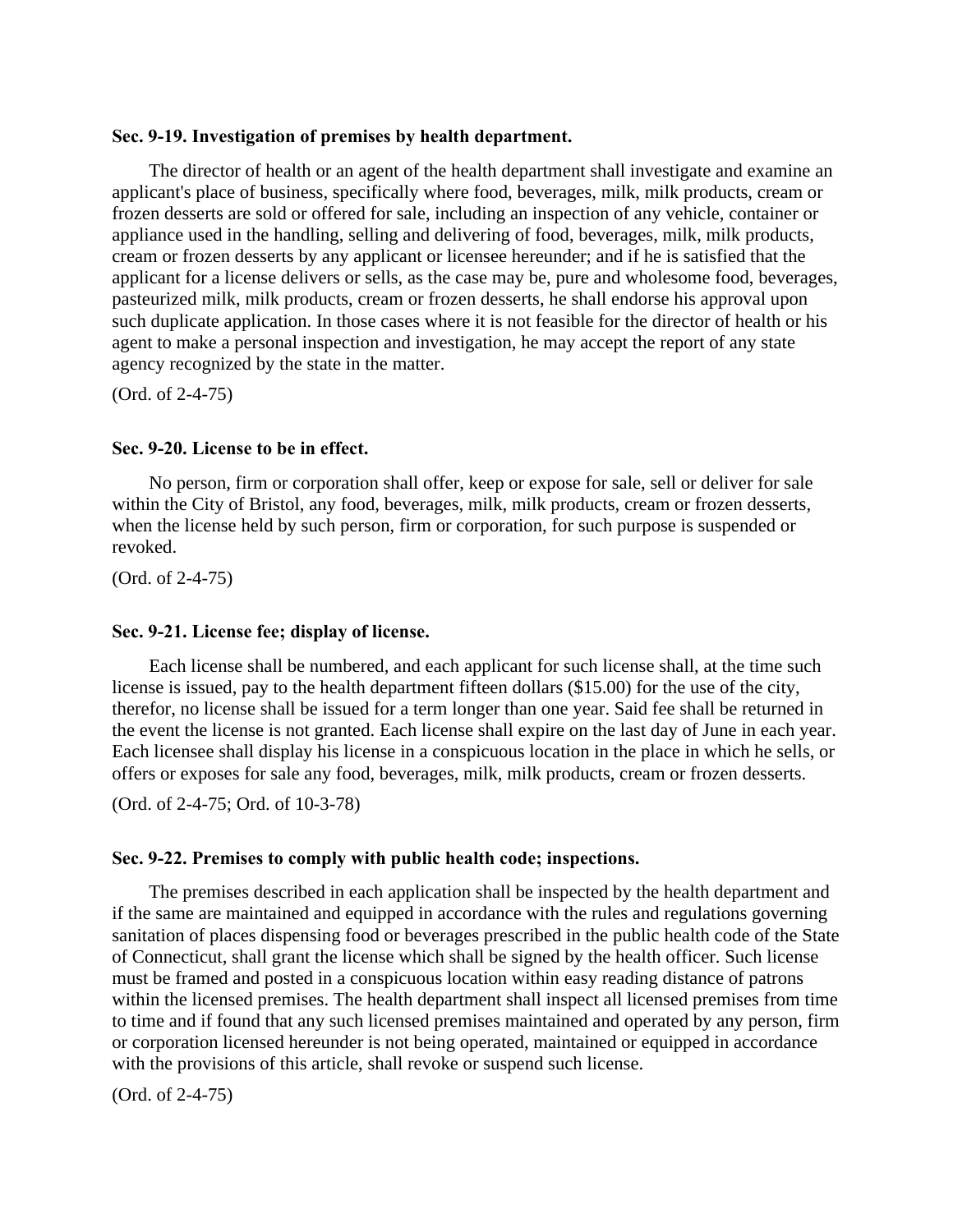#### **Sec. 9-23. Rules specifically governing milk, milk products, cream or frozen desserts.**

- (a) *Bottling; quality.* No person shall bottle any milk or cream in any vehicle, upon any street nor in any place other than the plant or place where the same is produced or within the plant, store or room where the same is kept for sale, and all milk or cream produced, sold or offered for sale shall be of the standard quality prescribed by the General Statutes of Connecticut and shall be produced, handled, cared for, sold and delivered in accordance with the provisions of the General Statutes and the rules and regulations of this state and the provisions of this article.
- (b) *Frozen desserts generally.* Frozen desserts sold or produced, offered, kept, exposed or delivered for sale shall conform with the requirements of the General Statutes of the state having to do with the manufacture of frozen desserts, and with the sanitary requirements of the local board of health; and the handling, delivering and vending of the same shall be in conformity with the rules and regulations drafted by the board of health and approved by the city council.
- (c) *Definitions.* The following definitions shall apply in the interpretation and the enforcement of this section:

*Milk:* Milk is hereby defined to be the lacteal secretion practically clear from colostrum, obtained by complete milking of one or more healthy cows, which contain not less than three and one-fourth (3¼) per cent milkfat.

*Milkfat:* Milkfat, or butterfat, is the fat of milk.

*Cream:* Cream is a portion of milk which contains not less than eighteen (18) per cent milkfat.

*Milk products:* Milk products shall be taken to mean and to include cream, sour cream, whipped cream, flavored milk, buttermilk, skim milk, cottage cheese and any other product made by the addition of any substance to milk, or any of these milk products used for similar purposes, and designated as a milk product by the director of health.

*Pasteurization:* The term "pasteurization," "pasteurized," shall be taken to refer to the process of heating every particle of milk or milk products to at least one hundred forty-three (143) degrees Fahrenheit and holding it at such temperature continuously for at least thirty (30) minutes, or at least one hundred sixty-one (161) degrees Fahrenheit and holding it at such temperature continuously for at least fifteen (15) seconds, in approved and properly operated equipment.

*Labeling:* All bottles, cans, packages and other containers milk or any milk product as defined in this ordinance shall be plainly labeled or marked with name of the contents as given in the definition in this article.

*Homogenized milk:* Homogenized milk is milk which has been treated in such a manner as to insure break-up of the fat globules to such an extent that after forty-eight (48) hours of quiescent storage, no visible cream separation occurs on the milk, and the fat percentage of the top one hundred (100) milliliters of milk in a quart bottle, or of proportionate volumes in containers of other sizes, does not differ by more than ten (10) per